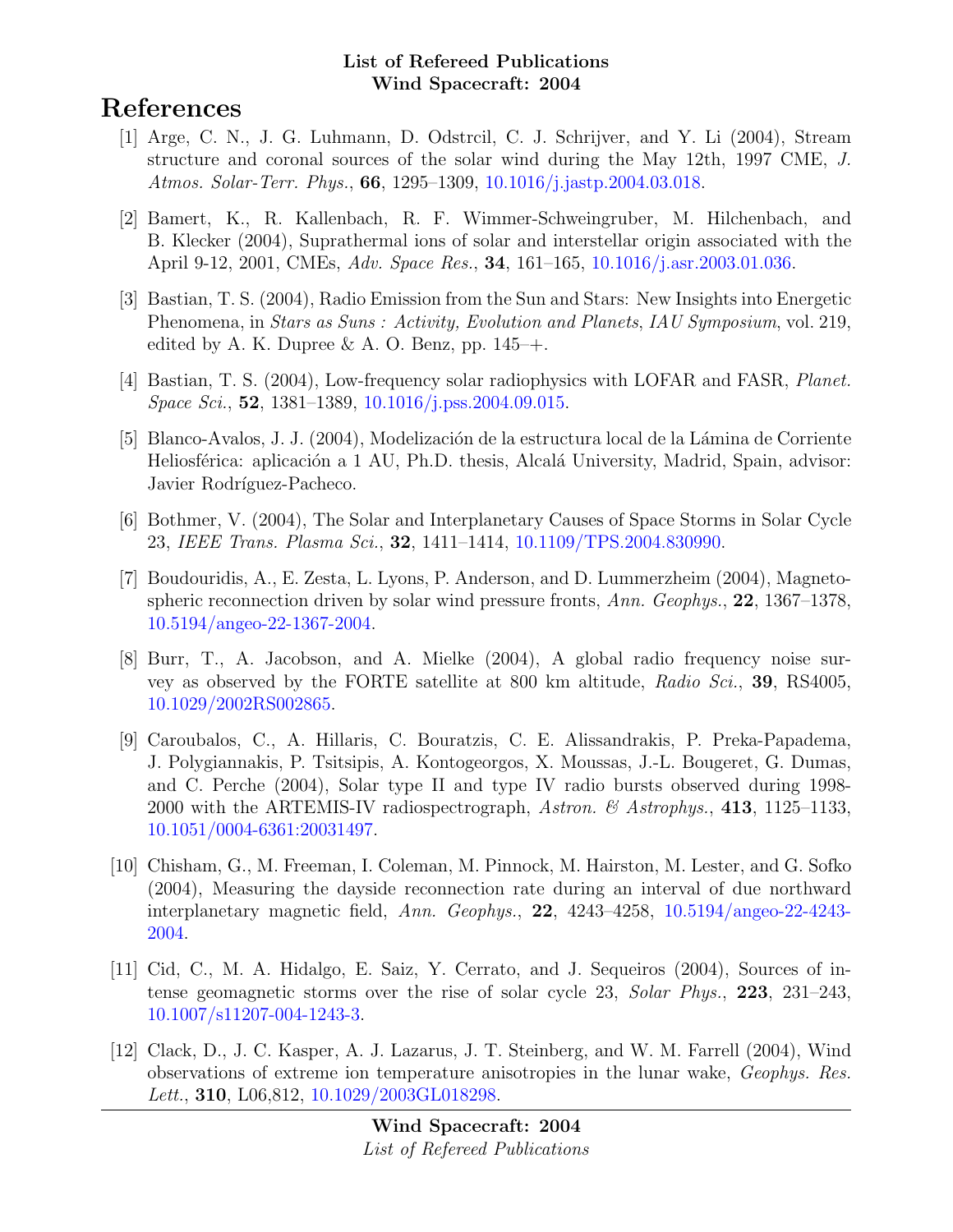- [13] Cline, T. L., S. D. Barthelmy, K. C. Hurley, D. Anfimov, I. Mitrofanov, S. Golenetskii, E. Mazets, G. Crew, G. Ricker, and J.-. Atteia (2004), The Interplanetary Gamma-Ray Burst Network in 2002-3, in Astronomical Society of the Pacific Conference Series, Astronomical Society of the Pacific Conference Series, vol. 312, edited by M. Feroci, F. Frontera, N. Masetti, & L. Piro, pp. 517–+.
- [14] Cliver, E. W., S. W. Kahler, and D. V. Reames (2004), Coronal Shocks and Solar Energetic Proton Events, Astrophys. J., 605, 902–910, [10.1086/382651.](http://dx.doi.org/10.1086/382651)
- [15] Cliver, E. W., N. V. Nitta, B. J. Thompson, and J. Zhang (2004), Coronal Shocks of November 1997 Revisited: The Cme Type II Timing Problem, Solar Phys., 225, 105– 139, [10.1007/s11207-004-3258-1.](http://dx.doi.org/10.1007/s11207-004-3258-1)
- [16] Crooker, N. U., C.-L. Huang, S. M. Lamassa, D. E. Larson, S. W. Kahler, and H. E. Spence (2004), Heliospheric plasma sheets, J. Geophys. Res., 109, A03,107, [10.1029/2003JA010170.](http://dx.doi.org/10.1029/2003JA010170)
- [17] Crooker, N. U., S. W. Kahler, D. E. Larson, and R. P. Lin (2004), Large-scale magnetic field inversions at sector boundaries, J. Geophys. Res., 109, A03,108, [10.1029/2003JA010278.](http://dx.doi.org/10.1029/2003JA010278)
- [18] Dal Lago, A., L. E. A. Vieira, E. Echer, W. D. Gonzalez, A. L. C. de Gonzalez, F. L. Guarnieri, N. J. Schuch, and R. Schwenn (2004), Comparison Between Halo cme Expansion Speeds Observed on the Sun, the Related Shock Transit Speeds to Earth and Corresponding Ejecta Speeds at 1 au, Solar Phys., 222, 323–328, [10.1023/B:SOLA.0000043566.21049.82.](http://dx.doi.org/10.1023/B:SOLA.0000043566.21049.82)
- [19] Dewhurst, J., C. Owen, A. Fazakerley, and A. Balogh (2004), Thinning and expansion of the substorm plasma sheet: Cluster PEACE timing analysis, Ann. Geophys., 22, 4165– 4184, [10.5194/angeo-22-4165-2004.](http://dx.doi.org/10.5194/angeo-22-4165-2004)
- [20] Dmitriev, A. V., and A. V. Suvorova (2004), Geosynchronous magnetopause crossings on October 29 31, 2003, Cosmic Res., 42, 551–560, [10.1007/s10604-005-0002-z.](http://dx.doi.org/10.1007/s10604-005-0002-z)
- [21] Dmitrieva, N., V. Sergeev, and M. Shukhtina (2004), Average characteristics of the midtail plasma sheet in different dynamic regimes of the magnetosphere, Ann. Geophys., 22, 2107–2113, [10.5194/angeo-22-2107-2004.](http://dx.doi.org/10.5194/angeo-22-2107-2004)
- [22] Ebihara, Y., M. Ejiri, H. Nilsson, I. Sandahl, M. Grande, J. Fennell, J. Roeder, D. Weimer, and T. Fritz (2004), Multiple discrete-energy ion features in the inner magnetosphere: 9 February 1998, event, Ann. Geophys., 22, 1297–1304, [10.5194/angeo-22-1297-2004.](http://dx.doi.org/10.5194/angeo-22-1297-2004)
- [23] Egedal, J., W. Fox, M. Porkolab, and A. Fasoli (2004), Experimental evidence of fast reconnection via trapped electron motion, Phys. Plasmas, 11, 2844–2851, [10.1063/1.1687727.](http://dx.doi.org/10.1063/1.1687727)
- [24] Facskó, G. (2004), A Study of Solar Energetic Particle Events and Coronal Mass Ejections Using SOHO Data, Publ. Astron. Dept. Eotvos Lorand University, 14, 57–64.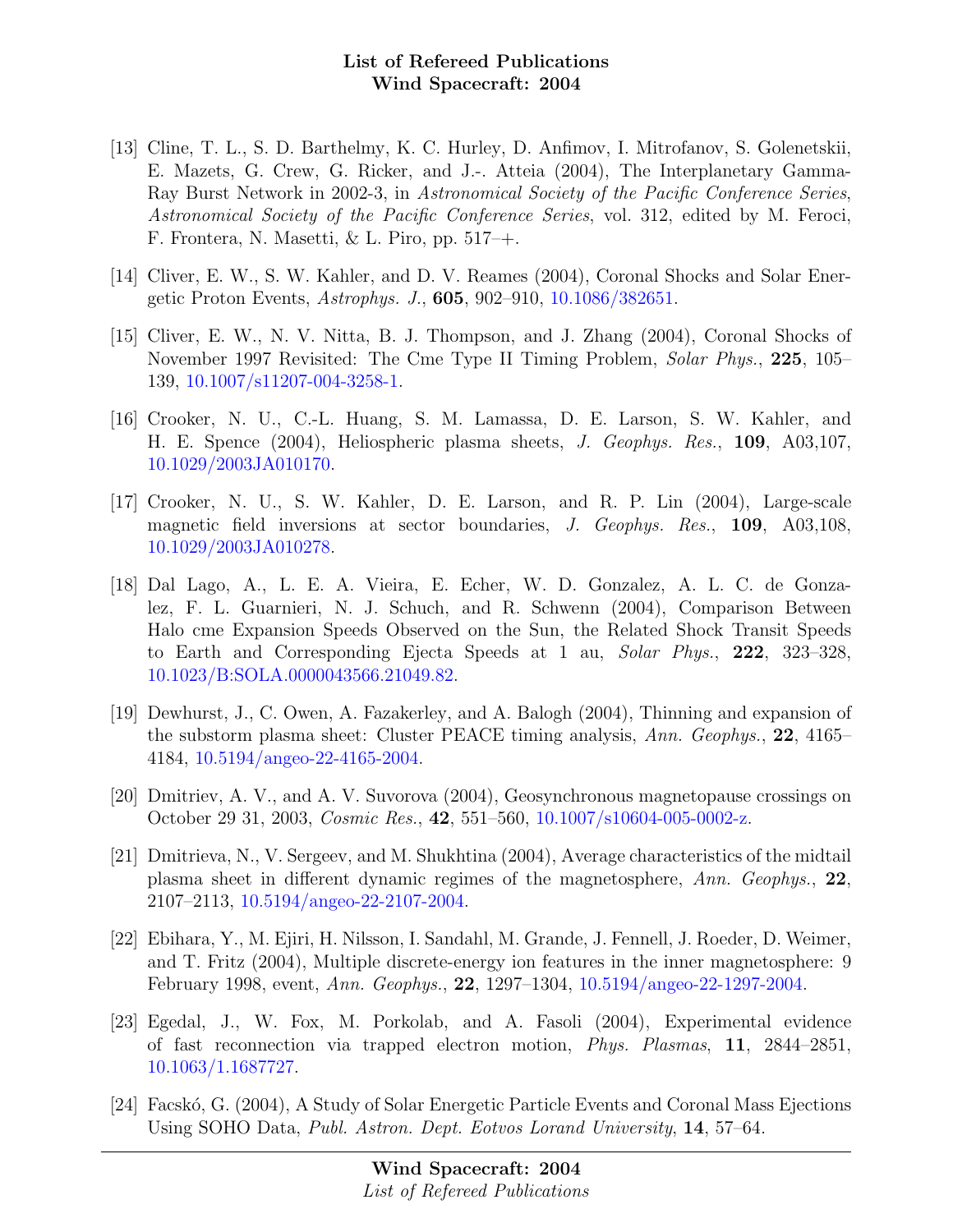- [25] Farrugia, C., and D. Berdichevsky (2004), Evolutionary signatures in complex ejecta and their driven shocks, Ann. Geophys., 22, 3679–3698, [10.5194/angeo-22-3679-2004.](http://dx.doi.org/10.5194/angeo-22-3679-2004)
- [26] Farrugia, C. J., G. Gnavi, F. T. Gratton, H. Matsui, R. B. Torbert, R. P. Lepping, M. Oieroset, and R. P. Lin (2004), Electromagnetic ion cyclotron waves in the subsolar region under normal dynamic pressure: Wind observations and theory, J. Geophys. Res., 109, A02,202, [10.1029/2003JA010104.](http://dx.doi.org/10.1029/2003JA010104)
- [27] Farrugia, C. J., P. E. Sandholt, R. B. Torbert, and N. Østgaard (2004), Temporal and spatial aspects of the cusp inferred from local and global ground- and space-based observations in a case study, J. Geophys. Res., 109, A04209, [10.1029/2003JA010121.](http://dx.doi.org/10.1029/2003JA010121)
- [28] Feuerstein, W. M., D. E. Larson, J. G. Luhmann, R. P. Lin, S. W. Kahler, and N. U. Crooker (2004), Parameters of solar wind electron heat-flux pitch-angle distributions and IMF topologies, Geophys. Res. Lett., 312, L22,805, [10.1029/2004GL020529.](http://dx.doi.org/10.1029/2004GL020529)
- [29] Fok, M.-C., T. E. Moore, M. R. Collier, and T. Tanaka (2004), Neutral atom imaging of solar wind interaction with the Earth and Venus, J. Geophys. Res., 109, A01,206, [10.1029/2003JA010094.](http://dx.doi.org/10.1029/2003JA010094)
- [30] Francia, P., U. Villante, N. Adorante, and W. Gonzalez (2004), The storm-time ring current: a statistical analysis at two widely separated low-latitude stations, Ann. Geophys., 22, 3699–3705, [10.5194/angeo-22-3699-2004.](http://dx.doi.org/10.5194/angeo-22-3699-2004)
- [31] Fraschetti, F. (2004), On the afterglow of Gamma-Ray Bursts within the EMBH model, Ph.D. thesis, Universit`a Degli Studi Di Trento, advisor: Luciano Vanzo.
- [32] Frederiks, D. D., R. L. Aptekar, S. V. Golenetskii, V. N. Il'Inskii, E. P. Mazets, V. D. Palshin, and T. L. Cline (2004), Early Hard X-ray Afterglows of Short GRBs with Konus Experiments, in Astronomical Society of the Pacific Conference Series, Astronomical Society of the Pacific Conference Series, vol. 312, edited by M. Feroci, F. Frontera, N. Masetti,  $& L. Piro, pp. 197 - +.$
- [33] Freeman, M. P., and S. K. Morley (2004), A minimal substorm model that explains the observed statistical distribution of times between substorms, Geophys. Res. Lett., 311, L12,807, [10.1029/2004GL019989.](http://dx.doi.org/10.1029/2004GL019989)
- [34] Ganushkina, N., T. Pulkkinen, M. Kubyshkina, H. Singer, and C. Russell (2004), Longterm evolution of magnetospheric current systems during storms, Ann. Geophys., 22, 1317–1334, [10.5194/angeo-22-1317-2004.](http://dx.doi.org/10.5194/angeo-22-1317-2004)
- [35] Génot, V., and S. Schwartz (2004), Spacecraft potential effects on electron moments derived from a perfect plasma detector, Ann. Geophys., 22, 2073–2080, [10.5194/angeo-](http://dx.doi.org/10.5194/angeo-22-2073-2004)[22-2073-2004.](http://dx.doi.org/10.5194/angeo-22-2073-2004)
- [36] Gnavi, G., C. J. Farrugia, and F. T. Gratton (2004), New Theoretical and Observational Results on Transverse Magnetic Fluctuations near the Magnetopause, Brazilian J. Phys., 34, 1797–1803.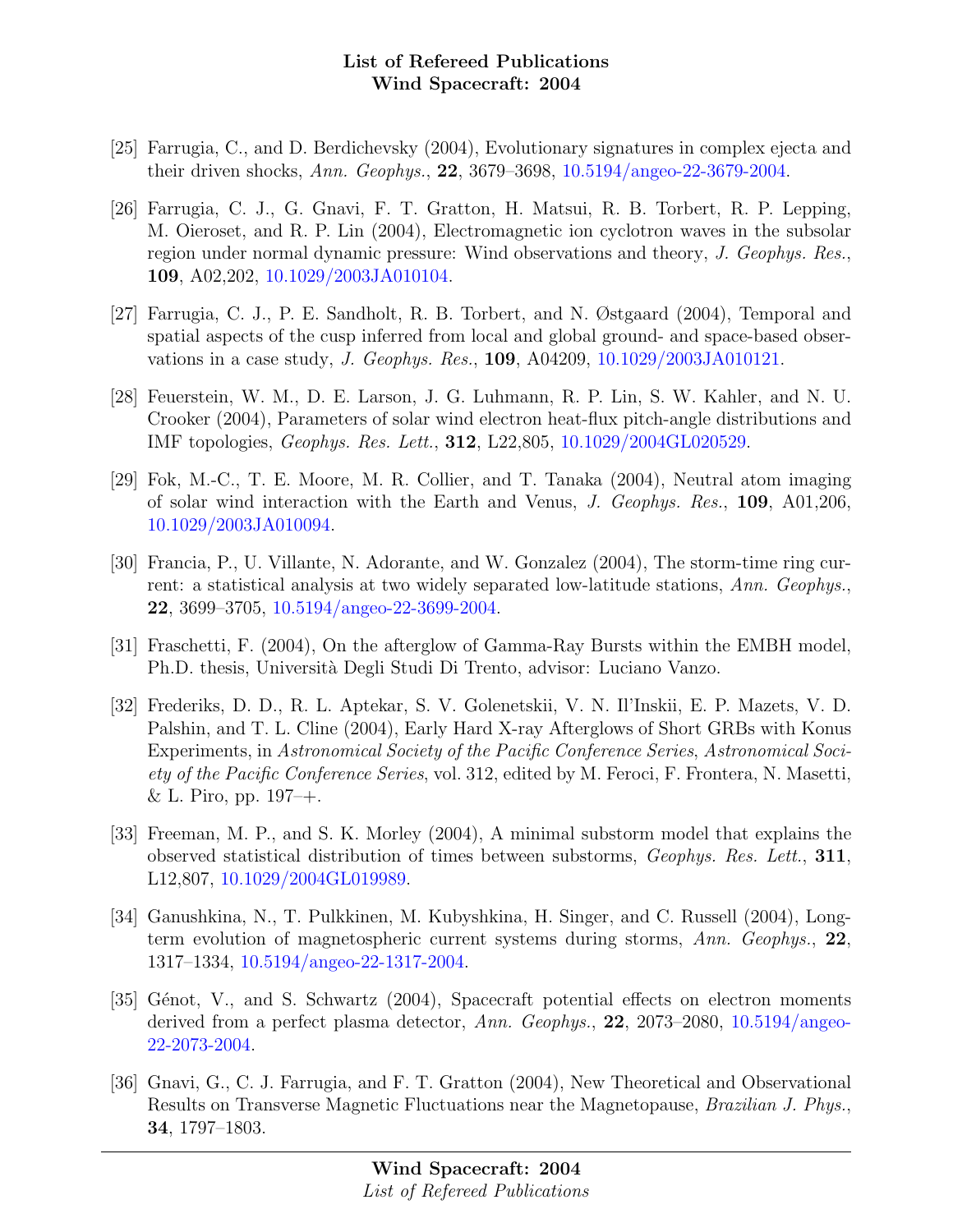- [37] Gopalswamy, N. (2004), Interplanetary Radio Bursts, in Astrophysics and Space Science Library, Astrophysics and Space Science Library, vol. 314, edited by D. E. Gary & C. U. Keller, pp.  $305 + 10.1007/1 - 4020 - 2814 - 8.15$ .
- [38] Gopalswamy, N. (2004), Recent advances in the long-wavelength radio physics of the Sun, Planet. Space Sci., 52, 1399–1413, [10.1016/j.pss.2004.09.016.](http://dx.doi.org/10.1016/j.pss.2004.09.016)
- [39] Gopalswamy, N., S. Yashiro, A. Vourlidas, A. Lara, G. Stenborg, M. L. Kaiser, and R. A. Howard (2004), Coronal Mass Ejections When the Sun Went Wild, in American Astronomical Society Meeting Abstracts #204, Bull. Amer. Astron. Soc., vol. 36, pp. 738–+.
- [40] Gopalswamy, N., S. Yashiro, S. Krucker, G. Stenborg, and R. A. Howard (2004), Intensity variation of large solar energetic particle events associated with coronal mass ejections, J. Geophys. Res., 109, A12,105, [10.1029/2004JA010602.](http://dx.doi.org/10.1029/2004JA010602)
- [41] Gopalswamy, N., S. Nunes, S. Yashiro, and R. A. Howard (2004), Variability of solar eruptions during cycle 23, Adv. Space Res., **34**, 391–396, [10.1016/j.asr.2003.10.054.](http://dx.doi.org/10.1016/j.asr.2003.10.054)
- [42] Guild, T., H. Spence, L. Kepko, M. Wiltberger, C. Goodrich, J. Lyon, and W. Jeffrey Hughes (2004), Plasma sheet climatology: Geotail observations and LFM model comparisons, J. Atmos. Solar-Terr. Phys., 66, 1351–1360, [10.1016/j.jastp.2004.03.021.](http://dx.doi.org/10.1016/j.jastp.2004.03.021)
- [43] Gunell, H., M. Holmström, E. Kallio, P. Janhunen, and K. Dennerl (2004), X rays from solar wind charge exchange at Mars: A comparison of simulations and observations, Geophys. Res. Lett., 312, L22,801, [10.1029/2004GL020953.](http://dx.doi.org/10.1029/2004GL020953)
- [44] Gurnett, D. A., W. S. Kurth, D. L. Kirchner, G. B. Hospodarsky, T. F. Averkamp, P. Zarka, A. Lecacheux, R. Manning, A. Roux, P. Canu, N. Cornilleau-Wehrlin, P. Galopeau, A. Meyer, R. Boström, G. Gustafsson, J.-E. Wahlund, L. Åhlen, H. O. Rucker, H. P. Ladreiter, W. Macher, L. J. C. Woolliscroft, H. Alleyne, M. L. Kaiser, M. D. Desch, W. M. Farrell, C. C. Harvey, P. Louarn, P. J. Kellogg, K. Goetz, and A. Pedersen (2004), The Cassini Radio and Plasma Wave Investigation, Space Sci. Rev., 114, 395–463, [10.1007/s11214-004-1434-0.](http://dx.doi.org/10.1007/s11214-004-1434-0)
- [45] Hanlon, P. G., M. K. Dougherty, R. J. Forsyth, M. J. Owens, K. C. Hansen, G. Tóth, F. J. Crary, and D. T. Young (2004), On the evolution of the solar wind between 1 and 5 AU at the time of the Cassini Jupiter flyby: Multispacecraft observations of interplanetary coronal mass ejections including the formation of a merged interaction region, J. Geophys. Res., 109, A09S03, [10.1029/2003JA010112.](http://dx.doi.org/10.1029/2003JA010112)
- [46] Hnat, B., S. C. Chapman, and G. Rowlands (2004), Scaling, asymmetry and a Fokker-Planck model of the fast and slow solar wind as seen by WIND, Phys. Plasmas, 11, 1326–1332, [10.1063/1.1667500.](http://dx.doi.org/10.1063/1.1667500)
- [47] Hospodarsky, G. B., W. S. Kurth, B. Cecconi, D. A. Gurnett, M. L. Kaiser, M. D. Desch, and P. Zarka (2004), Simultaneous observations of Jovian quasi-periodic radio emissions by the Galileo and Cassini spacecraft, J. Geophys. Res., 109, A09S07, [10.1029/2003JA010263.](http://dx.doi.org/10.1029/2003JA010263)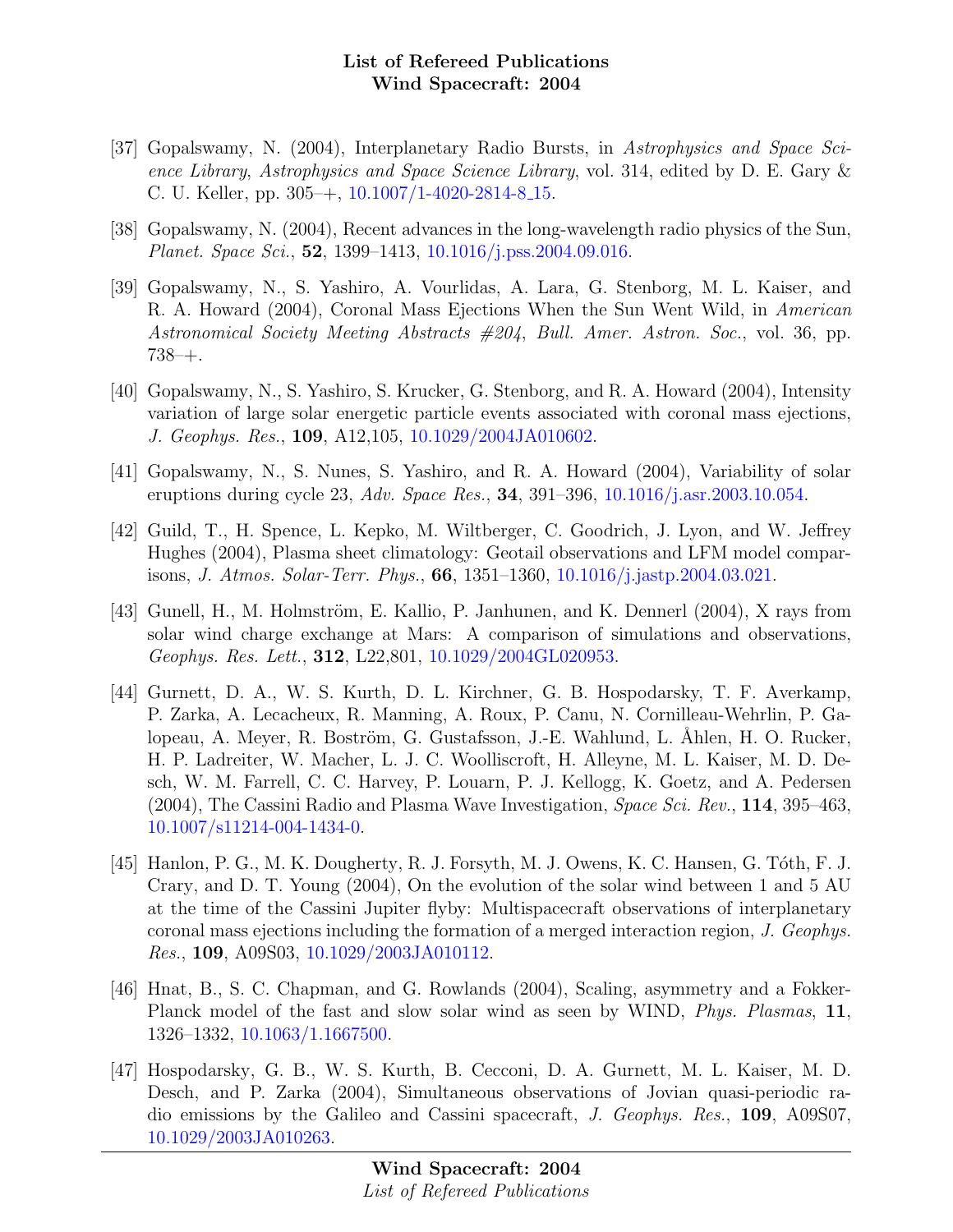- [48] Hubert, B., J. C. Gérard, S. A. Fuselier, S. B. Mende, and J. L. Burch (2004), Proton precipitation during transpolar auroral events: Observations with the IMAGE-FUV imagers, J. Geophys. Res., 109, A06,204, [10.1029/2003JA010136.](http://dx.doi.org/10.1029/2003JA010136)
- [49] Hudson, M. K., B. T. Kress, J. E. Mazur, K. L. Perry, and P. L. Slocum (2004), 3D modeling of shock-induced trapping of solar energetic particles in the Earth's magnetosphere, J. Atmos. Solar-Terr. Phys., 66, 1389–1397, [10.1016/j.jastp.2004.03.024.](http://dx.doi.org/10.1016/j.jastp.2004.03.024)
- [50] Kartavykh, Y. Y., V. M. Ostryakov, E. Möbius, and M. A. Popecki (2004), The Influence of Nonthermal Particles and Radiation on the Charge State of Heavy Ions in Solar Cosmic Rays, Astron. Rep., 48, 759–768, [10.1134/1.1800176.](http://dx.doi.org/10.1134/1.1800176)
- [51] Kavanagh, A., M. Kosch, F. Honary, A. Senior, S. Marple, E. Woodfield, and I. McCrea (2004), The statistical dependence of auroral absorption on geomagnetic and solar wind parameters, Ann. Geophys., 22, 877–887, [10.5194/angeo-22-877-2004.](http://dx.doi.org/10.5194/angeo-22-877-2004)
- [52] Kellogg, P. J., and S. D. Bale (2004), Nearly monochromatic waves in the distant tail of the Earth, J. Geophys. Res., 109, A04,223, [10.1029/2003JA010131.](http://dx.doi.org/10.1029/2003JA010131)
- [53] Kessel, R., I. Mann, S. Fung, D. Milling, and N. O'Connell (2004), Correlation of Pc5 wave power inside and outside themagnetosphere during high speed streams, Ann. Geophys., 22, 629–641, [10.5194/angeo-22-629-2004.](http://dx.doi.org/10.5194/angeo-22-629-2004)
- [54] Korotova, G., D. Sibeck, H. Singer, T. Rosenberg, and M. Engebretson (2004), Interplanetary magnetic field control of dayside transient event occurrence and motion in the ionosphere and magnetosphere, Ann. Geophys., 22, 4197–4202, [10.5194/angeo-22-4197-](http://dx.doi.org/10.5194/angeo-22-4197-2004) [2004.](http://dx.doi.org/10.5194/angeo-22-4197-2004)
- [55] Krasnopolsky, V. A., J. B. Greenwood, and P. C. Stancil (2004), X-Ray and extreme ultraviolet emissions from comets, Space Sci. Rev., 113, 271–374, [10.1023/B:SPAC.0000046754.75560.80.](http://dx.doi.org/10.1023/B:SPAC.0000046754.75560.80)
- [56] Kress, B. T., M. K. Hudson, K. L. Perry, and P. L. Slocum (2004), Dynamic modeling of geomagnetic cutoff for the 23-24 November 2001 solar energetic particle event, Geophys. Res. Lett., 310, L04,808, [10.1029/2003GL018599.](http://dx.doi.org/10.1029/2003GL018599)
- [57] Krimigis, S. M., D. G. Mitchell, D. C. Hamilton, S. Livi, J. Dandouras, S. Jaskulek, T. P. Armstrong, J. D. Boldt, A. F. Cheng, G. Gloeckler, J. R. Hayes, K. C. Hsieh, W.-H. Ip, E. P. Keath, E. Kirsch, N. Krupp, L. J. Lanzerotti, R. Lundgren, B. H. Mauk, R. W. McEntire, E. C. Roelof, C. E. Schlemm, B. E. Tossman, B. Wilken, and D. J. Williams (2004), Magnetosphere Imaging Instrument (MIMI) on the Cassini Mission to Saturn/Titan, Space Sci. Rev., 114, 233–329, [10.1007/s11214-004-1410-8.](http://dx.doi.org/10.1007/s11214-004-1410-8)
- [58] Leamon, R. J., R. C. Canfield, S. L. Jones, K. Lambkin, B. J. Lundberg, and A. A. Pevtsov (2004), Helicity of magnetic clouds and their associated active regions, J. Geophys. Res., 109, A05,106, [10.1029/2003JA010324.](http://dx.doi.org/10.1029/2003JA010324)
- [59] Lee, D.-Y., and L. R. Lyons (2004), Geosynchronous magnetic field response to solar wind dynamic pressure pulse, J. Geophys. Res., 109, A04,201, [10.1029/2003JA010076.](http://dx.doi.org/10.1029/2003JA010076)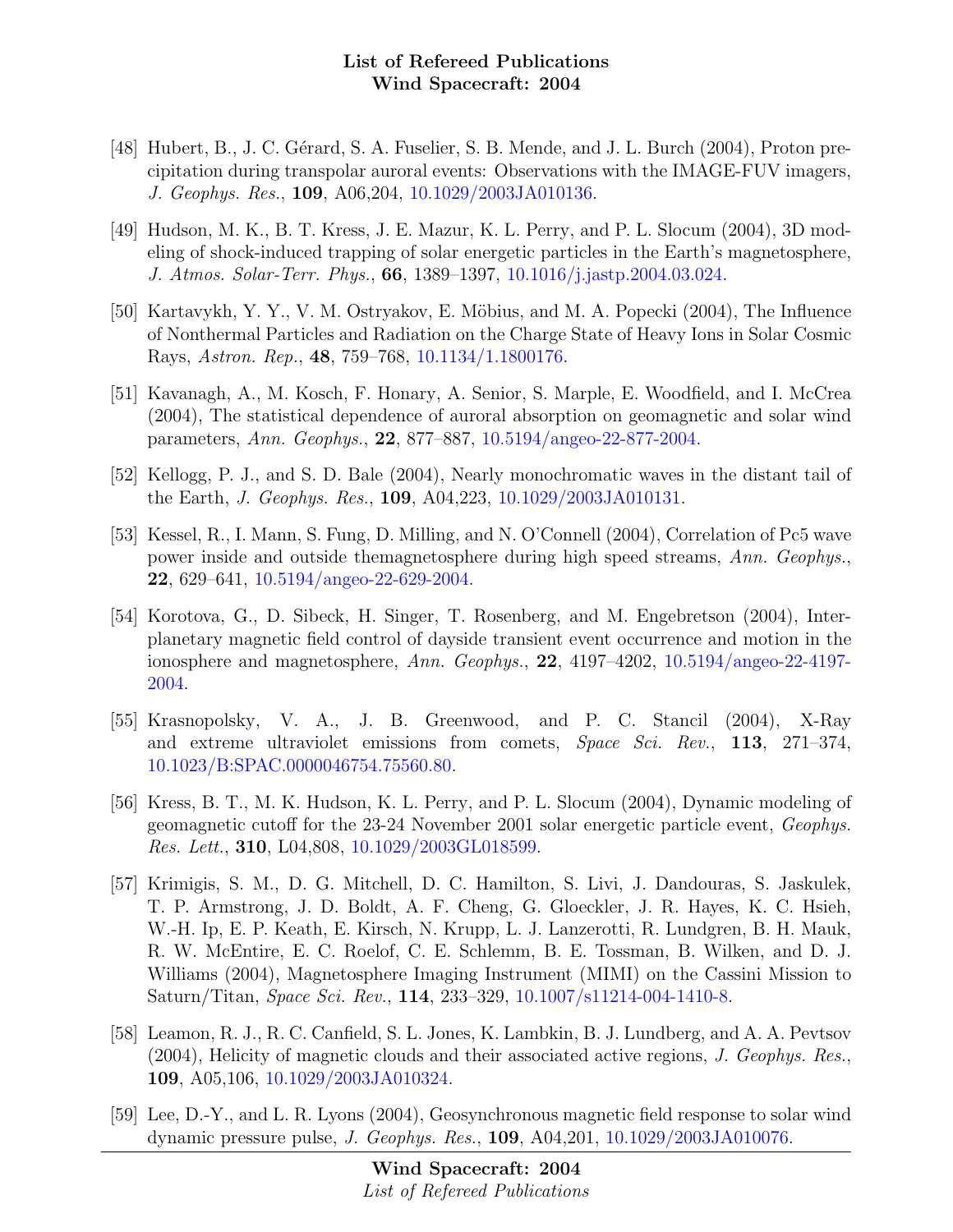- [60] Lee, D.-Y., L. R. Lyons, and K. Yumoto (2004), Sawtooth oscillations directly driven by solar wind dynamic pressure enhancements, J. Geophys. Res., 109, A04,202, [10.1029/2003JA010246.](http://dx.doi.org/10.1029/2003JA010246)
- [61] Leitner, M. (2004), The sheath of interplanetary magnetic clouds modelled as cylindrical force-free magnetic flux ropes: Helios and Wind observations, diploma Thesis Advisors: H.K. Biernat and C.J. Farrugia.
- [62] Lennartsson, O. W., H. L. Collin, and W. K. Peterson (2004), Solar wind control of Earth's  $H^+$  and  $O^+$  outflow rates in the 15-eV to 33-keV energy range, J. Geophys. Res., 109, A12,212, [10.1029/2004JA010690.](http://dx.doi.org/10.1029/2004JA010690)
- [63] Leubner, M. P. (2004), Fundamental issues on kappa-distributions in space plasmas and interplanetary proton distributions, Phys. Plasmas, 11, 1308–1316, [10.1063/1.1667501.](http://dx.doi.org/10.1063/1.1667501)
- [64] Li, Y., and J. Luhmann (2004), Solar cycle control of the magnetic cloud polarity and the geoeffectiveness, J. Atmos. Solar-Terr. Phys., 66, 323–331, [10.1016/j.jastp.2003.12.001.](http://dx.doi.org/10.1016/j.jastp.2003.12.001)
- [65] Liou, K., P. T. Newell, C.-I. Meng, C.-C. Wu, and R. P. Lepping (2004), On the relationship between shock-induced polar magnetic bays and solar wind parameters, J. Geophys. Res., 109, A06,306, [10.1029/2004JA010400.](http://dx.doi.org/10.1029/2004JA010400)
- [66] Lointier, G., K.-L. Klein, and S. Hoang (2004), Sun-Earth Magnetic connection probed with radio bursts and magnetic field extrapolation, in SF2A-2004: Semaine de l'Astrophysique Francaise, edited by F. Combes, D. Barret, T. Contini, F. Meynadier, & L. Pagani, pp. 117–+.
- [67] Luhmann, J. G., S. C. Solomon, J. A. Linker, J. G. Lyon, Z. Mikic, D. Odstrcil, W. Wang, and M. Wiltberger (2004), Coupled model simulation of a Sun-to-Earth space weather event, *J. Atmos. Solar-Terr. Phys.*, **66**, 1243–1256, [10.1016/j.jastp.2004.04.005.](http://dx.doi.org/10.1016/j.jastp.2004.04.005)
- [68] Maia, D. J. F., and M. Pick (2004), Revisiting the Origin of Impulsive Electron Events: Coronal Magnetic Restructuring, Astrophys. J., 609, 1082–1097, [10.1086/386319.](http://dx.doi.org/10.1086/386319)
- [69] Mathews, J. T., I. R. Mann, I. J. Rae, and J. Moen (2004), Multi-instrument observations of ULF wave-driven discrete auroral arcs propagating sunward and equatorward from the poleward boundary of the duskside auroral oval, Phys. Plasmas, 11, 1250–1259, [10.1063/1.1647137.](http://dx.doi.org/10.1063/1.1647137)
- [70] Mazets, E. P., R. L. Aptekar, D. D. Frederiks, S. V. Golenetskii, V. N. Il'Inskii, V. D. Palshin, T. L. Cline, and P. S. Butterworth (2004), Konus catalog of short GRBs, in Astronomical Society of the Pacific Conference Series, Astronomical Society of the Pacific Conference Series, vol. 312, edited by M. Feroci, F. Frontera, N. Masetti, & L. Piro, pp.  $102 - +$ .
- [71] McPherron, R. L., G. Siscoe, and N. Arge (2004), Probabilistic Forecasting of the 3-h ap Index, IEEE Trans. Plasma Sci., 32, 1425–1438, [10.1109/TPS.2004.833387.](http://dx.doi.org/10.1109/TPS.2004.833387)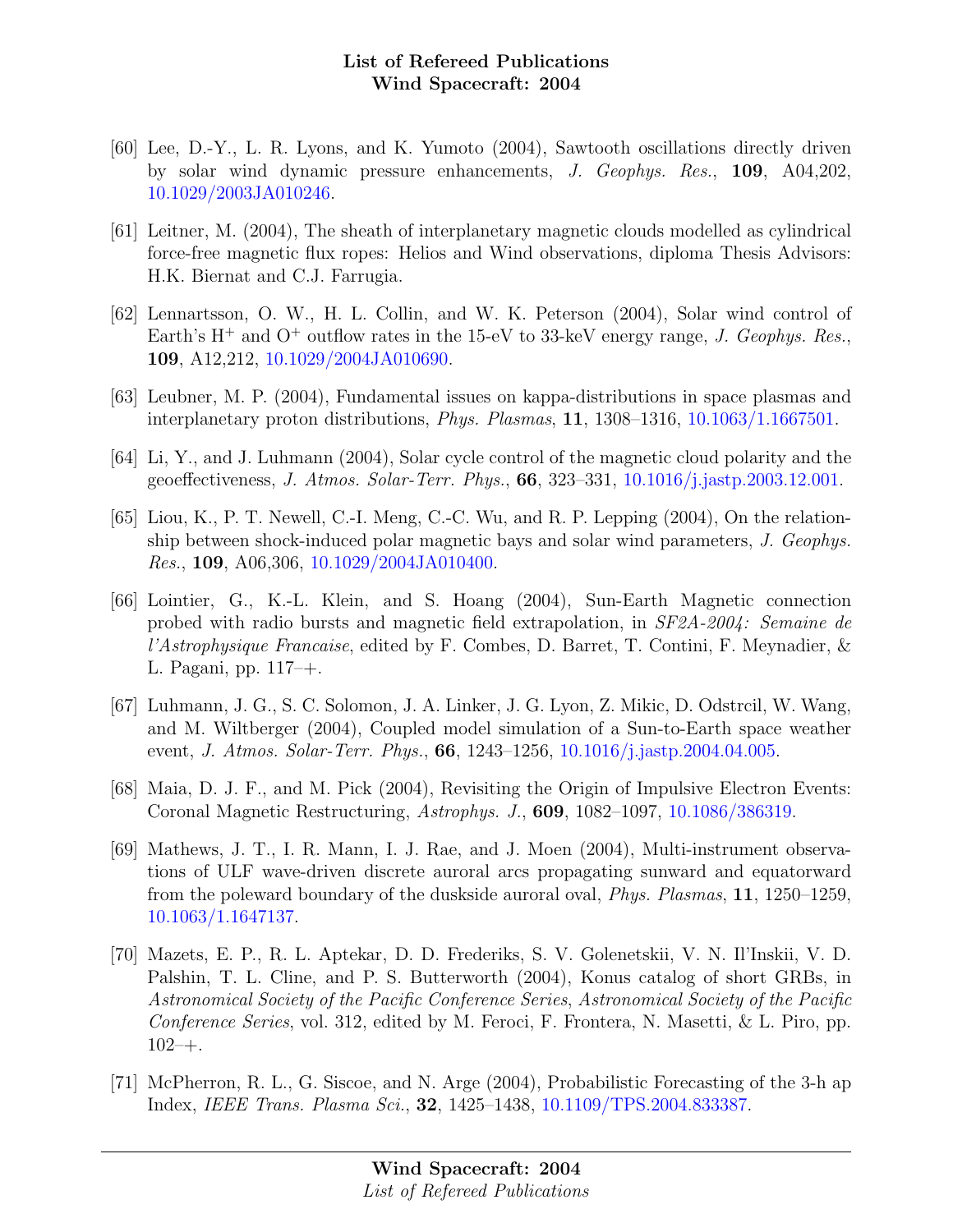- [72] Menk, F. W., I. R. Mann, A. J. Smith, C. L. Waters, M. A. Clilverd, and D. K. Milling (2004), Monitoring the plasmapause using geomagnetic field line resonances, J. Geophys. Res., 109, A04,216, [10.1029/2003JA010097.](http://dx.doi.org/10.1029/2003JA010097)
- [73] Michałek, G., N. Gopalswamy, A. Lara, and P. K. Manoharan (2004), Arrival time of halo coronal mass ejections in the vicinity of the Earth, Astron. & Astrophys., 423, 729–736, [10.1051/0004-6361:20047184.](http://dx.doi.org/10.1051/0004-6361:20047184)
- [74] Milan, S. (2004), Dayside and nightside contributions to the cross polar cap potential: placing an upper limit on a viscous-like interaction, Ann. Geophys., 22, 3771–3777, [10.5194/angeo-22-3771-2004.](http://dx.doi.org/10.5194/angeo-22-3771-2004)
- [75] Nemecek, Z., J. Šimunek, J. Šafránková, and L. Prech  $(2004)$ , Spatial and temporal variations of the high-altitude cusp precipitation, Ann. Geophys., 22, 2441–2450, [10.5194/angeo-22-2441-2004.](http://dx.doi.org/10.5194/angeo-22-2441-2004)
- [76] Nicastro, L., J. J. M. in't Zand, L. Amati, S. Golenetskii, A. Castro-Tirado, J. Gorosabel, D. Lazzati, E. Costa, M. De Pasquale, M. Feroci, J. Heise, E. Pian, L. Piro, C. Sánchez-Fernández, and P. Tristram (2004), Multiwavelength study of the very long GRB 020410, Astron. & Astrophys., 427, 445-452, [10.1051/0004-6361:20040516.](http://dx.doi.org/10.1051/0004-6361:20040516)
- [77] Nieves-Chinchilla, T. (2004), Estudio de la evolución de las nubes magnéticas en el medio interplanetario, Ph.D. thesis, Alcalá University, Madrid, Spain, advisor: Miguel A. Hidalgo.
- [78] Nowada, M., T. Sakurai, and T. Mukai (2004), GEOTAIL observation of tilted X-line formation during flux transfer events (FTEs) in the dayside magnetospheric boundary layers, Ann. Geophys., 22, 2907–2916, [10.5194/angeo-22-2907-2004.](http://dx.doi.org/10.5194/angeo-22-2907-2004)
- [79] Ohmi, T., M. Kojima, M. Tokumaru, K. Fujiki, and K. Hakamada (2004), Origin of the slow solar wind, Adv. Space Res., 33, 689–695, [10.1016/S0273-1177\(03\)00238-2.](http://dx.doi.org/10.1016/S0273-1177(03)00238-2)
- [80] Ohtani, S., G. Ueno, R. Yamaguchi, H. Singer, F. Creutzberg, K. Yumoto, K. Kitamura, and T. Mukai (2004), Tail dynamics during the growth phase of the 24 November 1996, substorm event: Near-Earth reconnection confined in the plasma sheet, J. Geophys. Res., 109, A05,211, [10.1029/2003JA010299.](http://dx.doi.org/10.1029/2003JA010299)
- [81] Ohtani, S.-i., and J. Raeder (2004), Tail current surge: New insights from a global MHD simulation and comparison with satellite observations, J. Geophys. Res., 109, A01,207, [10.1029/2002JA009750.](http://dx.doi.org/10.1029/2002JA009750)
- [82] Øieroset, M., D. L. Mitchell, T. D. Phan, R. P. Lin, D. H. Crider, and M. H. Acuña (2004), The Magnetic Field Pile-up and Density Depletion in the Martian Magnetosheath: A Comparison with the Plasma Depletion Layer Upstream of the Earth's Magnetopause, Space Sci. Rev., 111, 185–202, [10.1023/B:SPAC.0000032715.69695.9c.](http://dx.doi.org/10.1023/B:SPAC.0000032715.69695.9c)
- [83] Øieroset, M., T. D. Phan, M. Fujimoto, and R. P. Lin (2004), Distant magnetotail reconnection and the coupling to the near-Earth plasma sheet: Wind and Geotail case study, Geophys. Res. Lett., 311, L18,805, [10.1029/2004GL020321.](http://dx.doi.org/10.1029/2004GL020321)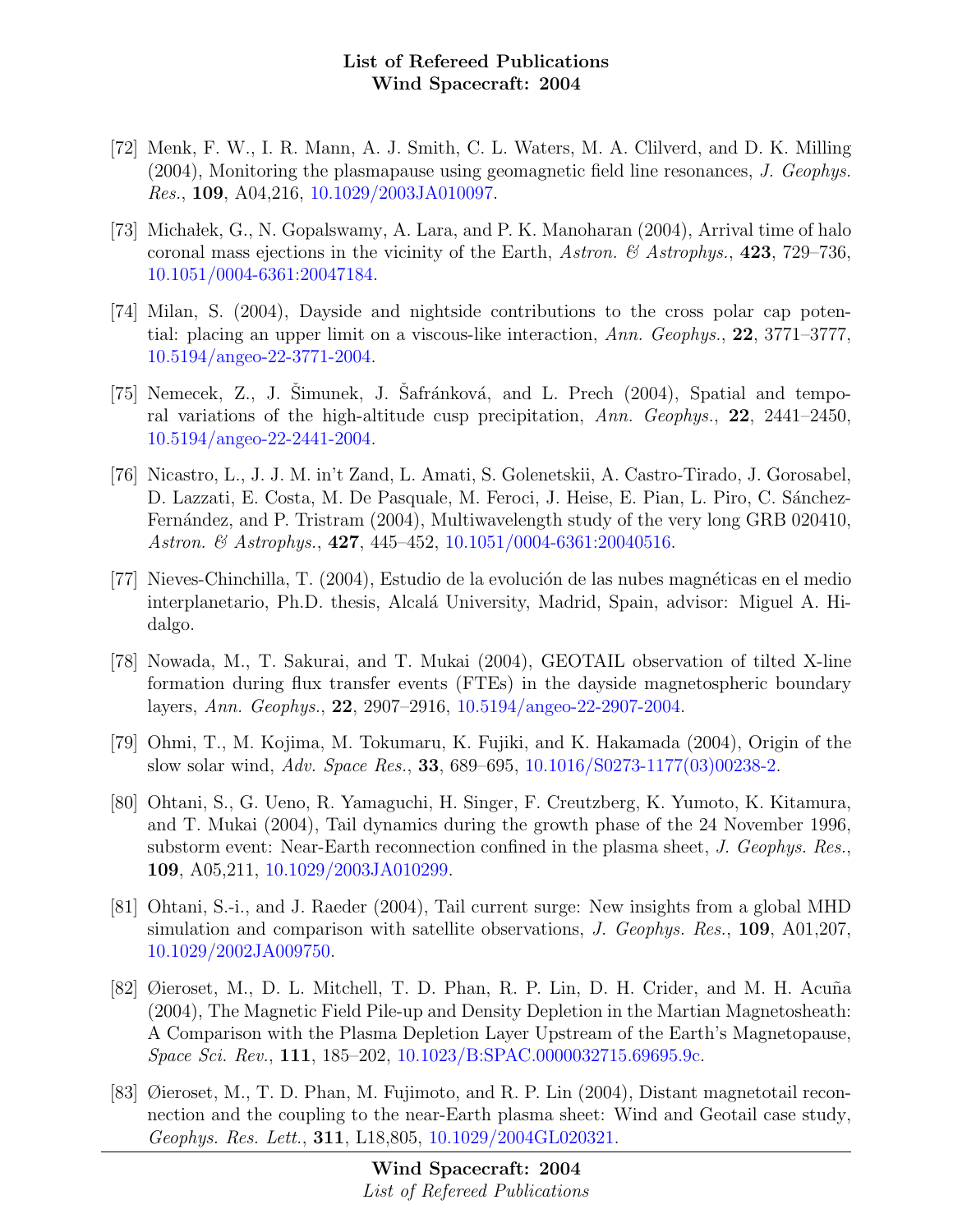- [84] Oksavik, K., F. Søraas, J. Moen, R. Pfaff, J. Davies, and M. Lester (2004), Simultaneous optical, CUTLASS HF radar, and FAST spacecraft observations: signatures of boundary layer processes in the cusp, Ann. Geophys., 22, 511–525, [10.5194/angeo-22-511-2004.](http://dx.doi.org/10.5194/angeo-22-511-2004)
- [85] Olive, J.-F., K. Hurley, T. Sakamoto, J.-L. Atteia, G. Crew, G. Ricker, G. Pizzichini, C. Barraud, and N. Kawai (2004), Time-resolved X-Ray Spectral Modeling of an Intermediate Burst from SGR 1900+14 Observed by HETE-2 FREGATE and WXM, Astrophys. J., 616, 1148–1158, [10.1086/424957.](http://dx.doi.org/10.1086/424957)
- [86] Onsager, T. G., A. A. Chan, Y. Fei, S. R. Elkington, J. C. Green, and H. J. Singer (2004), The radial gradient of relativistic electrons at geosynchronous orbit, J. Geophys. Res., 109, A05,221, [10.1029/2003JA010368.](http://dx.doi.org/10.1029/2003JA010368)
- [87] Østgaard, N., S. B. Mende, H. U. Frey, T. J. Immel, L. A. Frank, J. B. Sigwarth, and T. J. Stubbs (2004), Interplanetary magnetic field control of the location of substorm onset and auroral features in the conjugate hemispheres, J. Geophys. Res., 109, A07,204, [10.1029/2003JA010370.](http://dx.doi.org/10.1029/2003JA010370)
- [88] Ostryakov, V. M., M. F. Stovpyuk, and V. P. Shevel'Ko (2004), Acceleration of Multiply Charged Ions of the Anomalous Cosmic-Ray Component at the Heliosphere Boundary, Astron. Rep., 48, 342–351, [10.1134/1.1704680.](http://dx.doi.org/10.1134/1.1704680)
- [89] Owens, M., and P. Cargill (2004), Predictions of the arrival time of Coronal Mass Ejections at 1AU: an analysis of the causes of errors, Ann. Geophys., 22, 661–671, [10.5194/angeo-](http://dx.doi.org/10.5194/angeo-22-661-2004)[22-661-2004.](http://dx.doi.org/10.5194/angeo-22-661-2004)
- [90] Posner, A., N. A. Schwadron, D. J. McComas, E. C. Roelof, and A. B. Galvin (2004), Suprathermal ions ahead of interplanetary shocks: New observations and critical instrumentation required for future space weather monitoring, Space Weather, 2, S10,004, [10.1029/2004SW000079.](http://dx.doi.org/10.1029/2004SW000079)
- [91] Pryse, S., R. Sims, J. Moen, L. Kersley, D. Lorentzen, and W. Denig (2004), Evidence for solar-production as a source of polar-cap plasma, Ann. Geophys., 22, 1093–1102, [10.5194/angeo-22-1093-2004.](http://dx.doi.org/10.5194/angeo-22-1093-2004)
- [92] Rae, I. J., K. Kabin, R. Rankin, F. R. Fenrich, W. Liu, J. A. Wanliss, A. J. Ridley, T. I. Gombosi, and D. L. De Zeeuw (2004), Comparison of photometer and global MHD determination of the open-closed field line boundary, J. Geophys. Res., 109, A01,204, [10.1029/2003JA009968.](http://dx.doi.org/10.1029/2003JA009968)
- [93] Rae, I. J., F. R. Fenrich, M. Lester, K. A. McWilliams, and J. D. Scudder (2004), Solar wind modulation of cusp particle signatures and their associated ionospheric flows, J. Geophys. Res., 109, A03,223, [10.1029/2003JA010188.](http://dx.doi.org/10.1029/2003JA010188)
- [94] Reames, D. V., and C. K. Ng (2004), Heavy-Element Abundances in Solar Energetic Particle Events, Astrophys. J., 610, 510–522, [10.1086/421518.](http://dx.doi.org/10.1086/421518)
- [95] Richardson, I. G. (2004), Energetic Particles and Corotating Interaction Regions in the Solar Wind, Space Sci. Rev., 111, 267–376, [10.1023/B:SPAC.0000032689.52830.3e.](http://dx.doi.org/10.1023/B:SPAC.0000032689.52830.3e)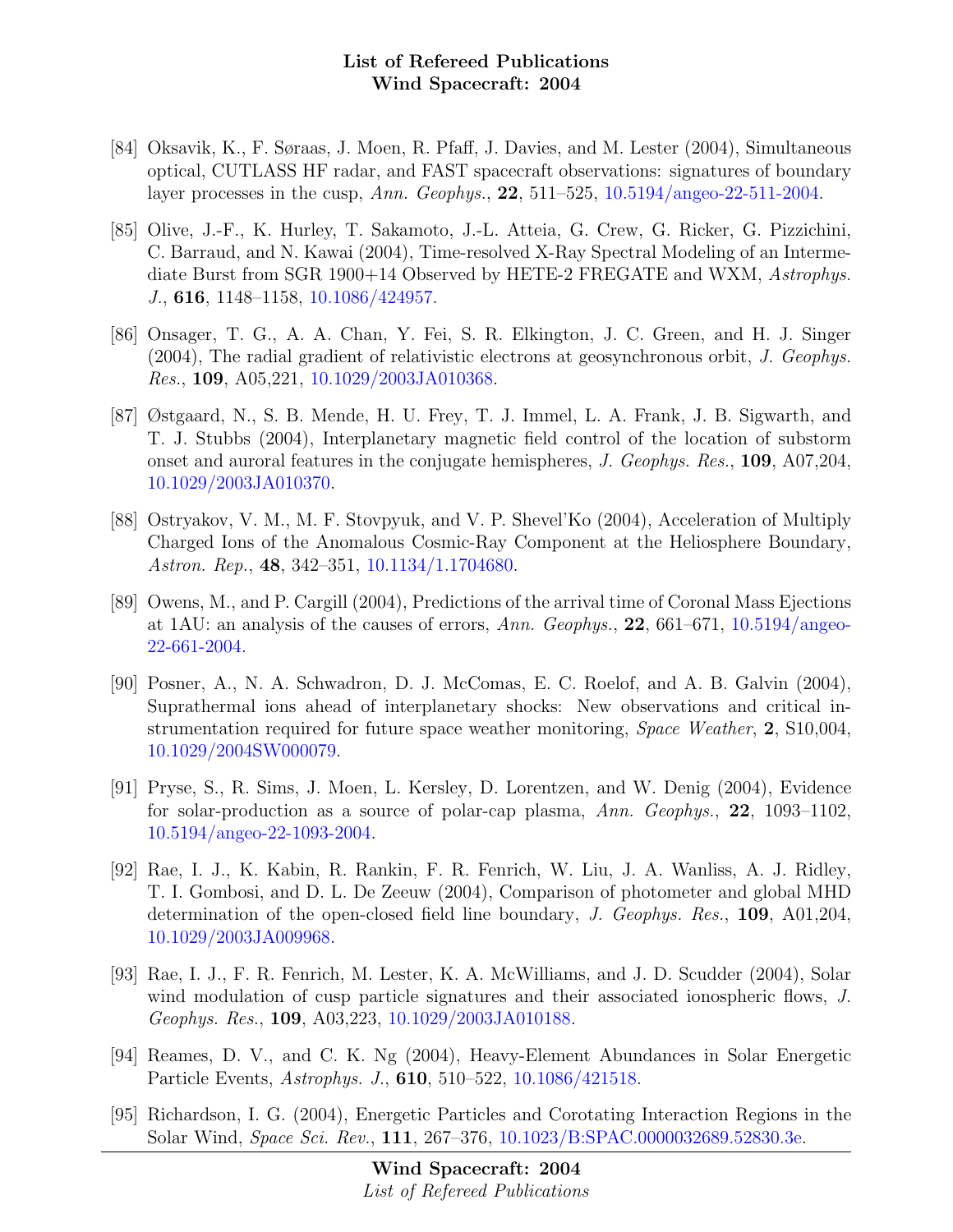- [96] Richardson, I. G., and H. V. Cane (2004), Identification of interplanetary coronal mass ejections at 1 AU using multiple solar wind plasma composition anomalies, J. Geophys. Res., 109, A09,104, [10.1029/2004JA010598.](http://dx.doi.org/10.1029/2004JA010598)
- [97] Richardson, I. G., and H. V. Cane (2004), The fraction of interplanetary coronal mass ejections that are magnetic clouds: Evidence for a solar cycle variation, Geophys. Res. Lett., **311**, L18,804, [10.1029/2004GL020958.](http://dx.doi.org/10.1029/2004GL020958)
- [98] Rodriguez, P. (2004), Solar radar astronomy with the low-frequency array, Planet. Space Sci., 52, 1391–1398, [10.1016/j.pss.2004.09.008.](http://dx.doi.org/10.1016/j.pss.2004.09.008)
- [99] Safargaleev, V., A. Serebryanskaya, A. Koustov, M. Lester, E. Pchelkina, and A. Vasilyev (2004), A possible origin of dayside Pc1 magnetic pulsations observed at high latitudes, Ann. Geophys., 22, 2997–3008, [10.5194/angeo-22-2997-2004.](http://dx.doi.org/10.5194/angeo-22-2997-2004)
- [100] Sandholt, P., C. Farrugia, and W. Denig (2004), Dayside aurora and the role of IMF: detailed morphology and response to magnetopause reconnection, Ann. Geophys., 22, 613–628, [10.5194/angeo-22-613-2004.](http://dx.doi.org/10.5194/angeo-22-613-2004)
- [101] Sandholt, P., C. Farrugia, and W. Denig (2004), Detailed dayside auroral morphology as a function of local time for southeast IMF orientation: implications for solar windmagnetosphere coupling, Ann. Geophys., 22, 3537–3560, [10.5194/angeo-22-3537-2004.](http://dx.doi.org/10.5194/angeo-22-3537-2004)
- [102] Sarafopoulos, D. (2004), Distinct solar wind pressure pulses producing convection twinvortex systems in the ionosphere, Ann. Geophys., 22, 2201–2211, [10.5194/angeo-22-2201-](http://dx.doi.org/10.5194/angeo-22-2201-2004) [2004.](http://dx.doi.org/10.5194/angeo-22-2201-2004)
- [103] Sarafopoulos, D. (2004), Repetitive X-line Hall current structures over the dawnside ionosphere induced by successive exo-magnetosphere pressure pulses,  $Ann. Geophys.$ , 22, 4153–4163, [10.5194/angeo-22-4153-2004.](http://dx.doi.org/10.5194/angeo-22-4153-2004)
- [104] Saul, L., E. Möbius, C. W. Smith, P. Bochsler, H. Grünwaldt, B. Klecker, and F. Ipavich (2004), Observational evidence of pitch angle isotropization by IMF waves, Geophys. Res. Lett., **310**, L05,811, [10.1029/2003GL019014.](http://dx.doi.org/10.1029/2003GL019014)
- [105] Saul, L., E. Möbius, and C. W. Smith (2004), Variations of Pickup Ion Distributions and Their Relation to Interplanetary Conditions and Waves, in Physics of the Outer Heliosphere, American Institute of Physics Conference Series, vol. 719, edited by V. Florinski, N. V. Pogorelov, & G. P. Zank, pp. 207–212, [10.1063/1.1809519.](http://dx.doi.org/10.1063/1.1809519)
- [106] Sergeev, V., K. Liou, P. Newell, S. Ohtani, M. Hairston, and F. Rich (2004), Auroral streamers: characteristics of associated precipitation,convection and field-aligned currents, Ann. Geophys., 22, 537–548, [10.5194/angeo-22-537-2004.](http://dx.doi.org/10.5194/angeo-22-537-2004)
- [107] Shukhtina, M., N. Dmitrieva, and V. Sergeev (2004), Quantitative magnetotail characteristics fordifferent magnetospheric states,  $Ann. Geophys.$ , 22, 1019–1032, [10.5194/angeo-](http://dx.doi.org/10.5194/angeo-22-1019-2004)[22-1019-2004.](http://dx.doi.org/10.5194/angeo-22-1019-2004)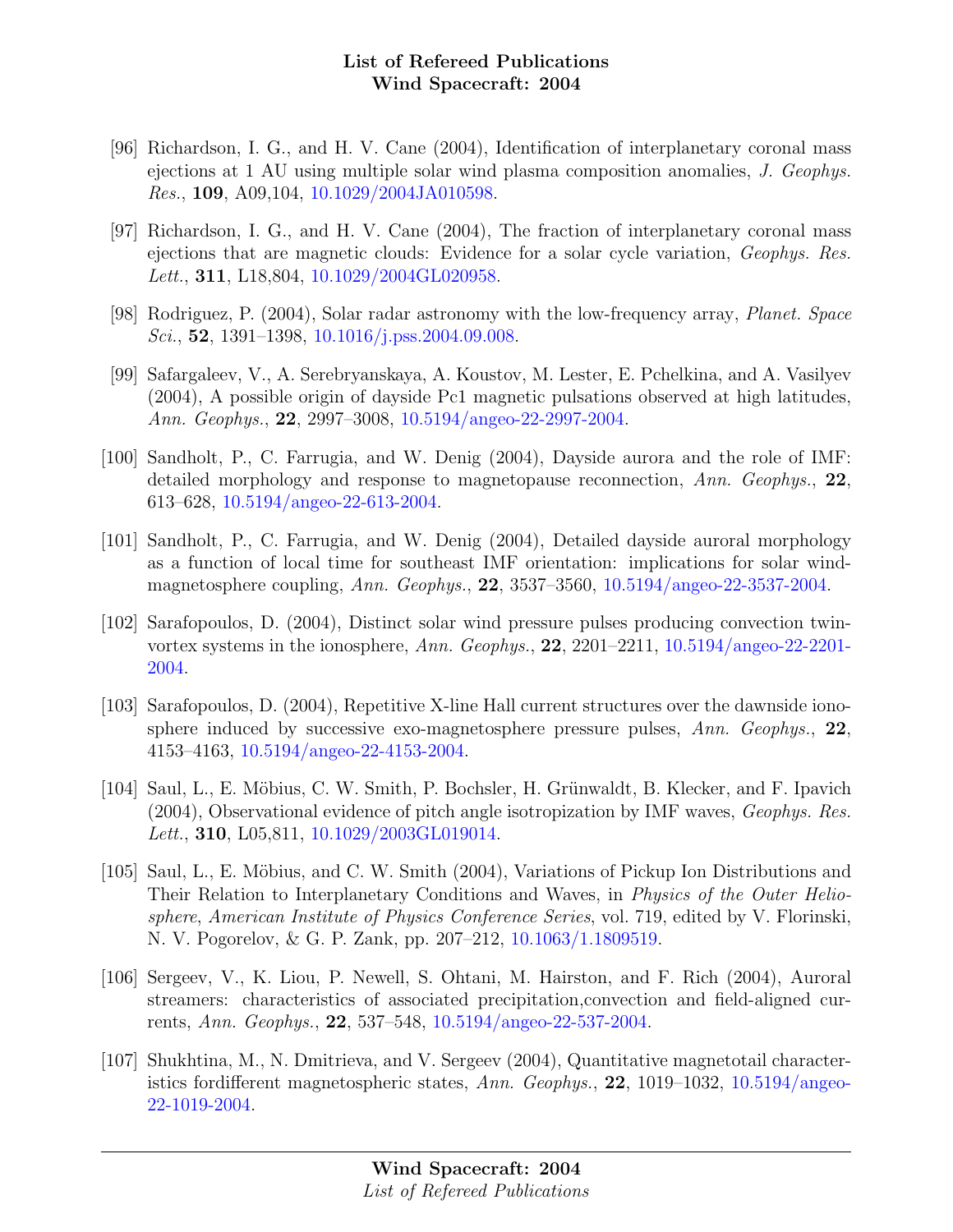- [108] Sibeck, D., K. Kudela, T. Mukai, Z. Nemecek, and J. Safrankova (2004), Radial depen-dence of foreshock cavities: a case study, Ann. Geophys., 22, 4143-4151, [10.5194/angeo-](http://dx.doi.org/10.5194/angeo-22-4143-2004)[22-4143-2004.](http://dx.doi.org/10.5194/angeo-22-4143-2004)
- [109] Sigsbee, K., C. Kletzing, D. Gurnett, J. Pickett, A. Balogh, and E. Lucek (2004), Statistical behavior of foreshock Langmuir waves observed by the Cluster wideband data plasma wave receiver, Ann. Geophys., 22, 2337–2344, [10.5194/angeo-22-2337-2004.](http://dx.doi.org/10.5194/angeo-22-2337-2004)
- [110] Simnett, G. M. (2004), Evidence for magnetic reconnection in the high corona, Astron.  $\&$  Astrophys., 416, 759–764, [10.1051/0004-6361:20034341.](http://dx.doi.org/10.1051/0004-6361:20034341)
- [111] Skoug, R. M., J. T. Gosling, J. T. Steinberg, D. J. McComas, C. W. Smith, N. F. Ness, Q. Hu, and L. F. Burlaga (2004), Extremely high speed solar wind: 29-30 October 2003, J. Geophys. Res., 109, A09,102, [10.1029/2004JA010494.](http://dx.doi.org/10.1029/2004JA010494)
- [112] Smith, Z., W. Murtagh, and C. Smithtro (2004), Relationship between solar wind lowenergy energetic ion enhancements and large geomagnetic storms, J. Geophys. Res., 109, A01,110, [10.1029/2003JA010044.](http://dx.doi.org/10.1029/2003JA010044)
- [113] Snow, M., J. C. Brandt, Y. Yi, C. C. Petersen, and H. Mikuz (2004), Comet Hyakutake (C/1996 B2): Spectacular disconnection event and the latitudinal structure of the solar wind, *Planet. Space Sci.*, **52**, 313–323, [10.1016/j.pss.2003.10.001.](http://dx.doi.org/10.1016/j.pss.2003.10.001)
- [114] Solovyev, S. I., A. V. Moiseyev, V. A. Mullayarov, A. Du, M. Engebretson, and L. Newitt (2004), Global geomagnetic response to a sharp compression of the magnetosphere and IMF variations on October 29, 2003, Cosmic Res., 42, 597–606, [10.1007/s10604-005-0007-](http://dx.doi.org/10.1007/s10604-005-0007-7) [7.](http://dx.doi.org/10.1007/s10604-005-0007-7)
- [115] Søraas, F., K. Aarsnes, K. Oksavik, M. I. Sandanger, D. S. Evans, and M. S. Greer (2004), Evidence for particle injection as the cause of  $D_{st}$  reduction during HILDCAA events, J. Atmos. Solar-Terr. Phys., 66, 177–186, [10.1016/j.jastp.2003.05.001.](http://dx.doi.org/10.1016/j.jastp.2003.05.001)
- [116] Spangler, S. R., and L. G. Spitler (2004), An empirical investigation of compressibility in magnetohydrodynamic turbulence, Phys. Plasmas, 11, 1969–1977, [10.1063/1.1687688.](http://dx.doi.org/10.1063/1.1687688)
- [117] Spasojević, M., H. U. Frey, M. F. Thomsen, S. A. Fuselier, S. P. Gary, B. R. Sandel, and U. S. Inan (2004), The link between a detached subauroral proton arc and a plasmaspheric plume, Geophys. Res. Lett., 310, L04,803, [10.1029/2003GL018389.](http://dx.doi.org/10.1029/2003GL018389)
- [118] Steinberg, J.-L., C. Lacombe, P. Zarka, S. Hoang, and C. Perche (2004), Terrestrial lowfrequency bursts: Escape paths of radio waves through the bow shock, Planet. Space Sci., 52, 643–660, [10.1016/j.pss.2003.12.005.](http://dx.doi.org/10.1016/j.pss.2003.12.005)
- [119] Stenuit, H., and J. Sauvaud (2004), Evidence for storm-time ionospheric ion precipitation in the cusp with magnetosheath energy,  $Ann. Geophys.$ , 22, 1765–1771, [10.5194/angeo-](http://dx.doi.org/10.5194/angeo-22-1765-2004)[22-1765-2004.](http://dx.doi.org/10.5194/angeo-22-1765-2004)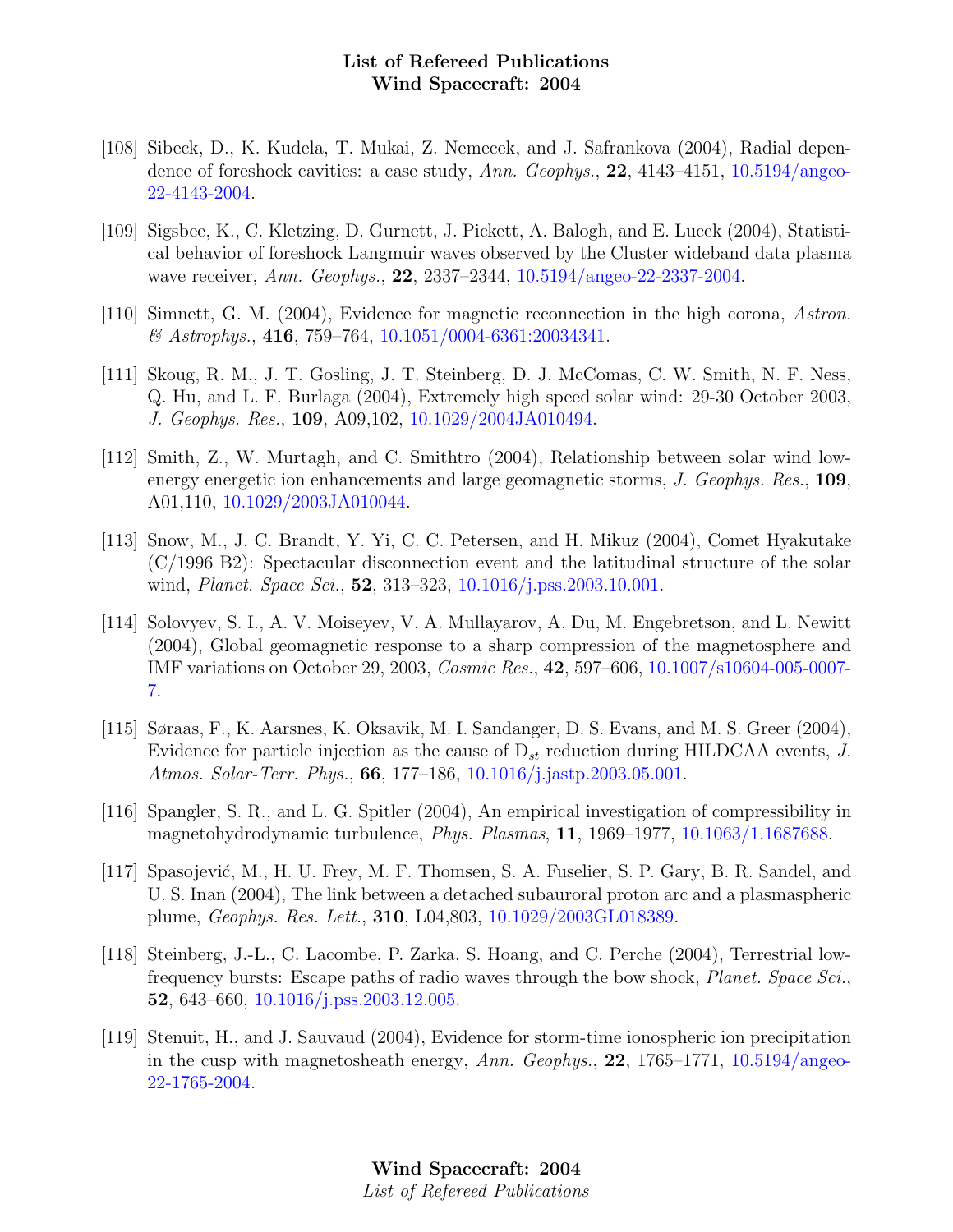- [120] Stubbs, T., M. Lockwood, P. Cargill, M. Grande, B. Kellett, and C. Perry (2004), A comparison between ion characteristics observed by the POLAR and DMSP spacecraft in the high-latitude magnetosphere, Ann. Geophys., 22, 1033–1046, [10.5194/angeo-22-1033-](http://dx.doi.org/10.5194/angeo-22-1033-2004) [2004.](http://dx.doi.org/10.5194/angeo-22-1033-2004)
- [121] Stubbs, T. J., P. J. Cargill, M. Lockwood, M. Grande, B. J. Kellett, and C. H. Perry (2004), Extended cusp-like regions and their dependence on the Polar orbit, seasonal variations, and interplanetary conditions, J. Geophys. Res., 109, A09,210, [10.1029/2003JA010163.](http://dx.doi.org/10.1029/2003JA010163)
- [122] Torsti, J., E. Riihonen, and L. Kocharov (2004), The 1998 May 2-3 Magnetic Cloud: An Interplanetary "Highway" for Solar Energetic Particles Observed with SOHO/ERNE, Astrophys. J., 600, L83–L86, [10.1086/381575.](http://dx.doi.org/10.1086/381575)
- [123] Tsurutani, B. T., W. D. Gonzalez, X.-Y. Zhou, R. P. Lepping, and V. Bothmer (2004), Properties of slow magnetic clouds, J. Atmos. Solar-Terr. Phys., 66, 147–151, [10.1016/j.jastp.2003.09.007.](http://dx.doi.org/10.1016/j.jastp.2003.09.007)
- [124] Tu, J.-N., J. L. Horwitz, P. A. Nsumei, P. Song, X.-Q. Huang, and B. W. Reinisch (2004), Simulation of polar cap field-aligned electron density profiles measured with the IMAGE radio plasma imager, J. Geophys. Res., 109, A07,206, [10.1029/2003JA010310.](http://dx.doi.org/10.1029/2003JA010310)
- [125] Ukhorskiy, A. Y., M. I. Sitnov, A. S. Sharma, B. J. Anderson, S. Ohtani, and A. T. Y. Lui (2004), Data-derived forecasting model for relativistic electron intensity at geosynchronous orbit, Geophys. Res. Lett., 310, L09,806, [10.1029/2004GL019616.](http://dx.doi.org/10.1029/2004GL019616)
- [126] Vaisberg, O., L. Avanov, T. Moore, and V. Smirnov (2004), Ion velocity distributions within the LLBL and their possible implication to multiple reconnections,  $Ann. Geophys.$ 22, 213–236, [10.5194/angeo-22-213-2004.](http://dx.doi.org/10.5194/angeo-22-213-2004)
- [127] Vieira, L. E. A., W. D. Gonzalez, E. Echer, and B. T. Tsurutani (2004), Storm-intensity criteria for several classes of the driving interplanetary structures, Solar Phys., 223, 245– 258, [10.1007/s11207-004-1163-2.](http://dx.doi.org/10.1007/s11207-004-1163-2)
- [128] Vršnak, B., J. Magdalenić, and P. Zlobec (2004), Band-splitting of coronal and interplanetary type II bursts. III. Physical conditions in the upper corona and interplanetary space, Astron. & Astrophys., 413, 753-763, [10.1051/0004-6361:20034060.](http://dx.doi.org/10.1051/0004-6361:20034060)
- [129] Wang, Y., C. Shen, S. Wang, and P. Ye (2004), Deflection of coronal mass ejection in the interplanetary medium, Solar Phys., 222, 329–343, [10.1023/B:SOLA.0000043576.21942.aa.](http://dx.doi.org/10.1023/B:SOLA.0000043576.21942.aa)
- [130] Watanabe, T., Y. Namiki, H. Adachi, K. Marubashi, and S. Watari (2004), Interplanetary Flux Ropes and Their Coronal Counterparts, in The Solar-B Mission and the Forefront of Solar Physics, Astronomical Society of the Pacific Conference Series, vol. 325, edited by T. Sakurai & T. Sekii, pp. 433–+.
- [131] Webb, D., and J. Allen (2004), Spacecraft and Ground Anomalies Related to the October-November 2003 Solar Activity, Space Weather, 2, S03,008, [10.1029/2004SW000075.](http://dx.doi.org/10.1029/2004SW000075)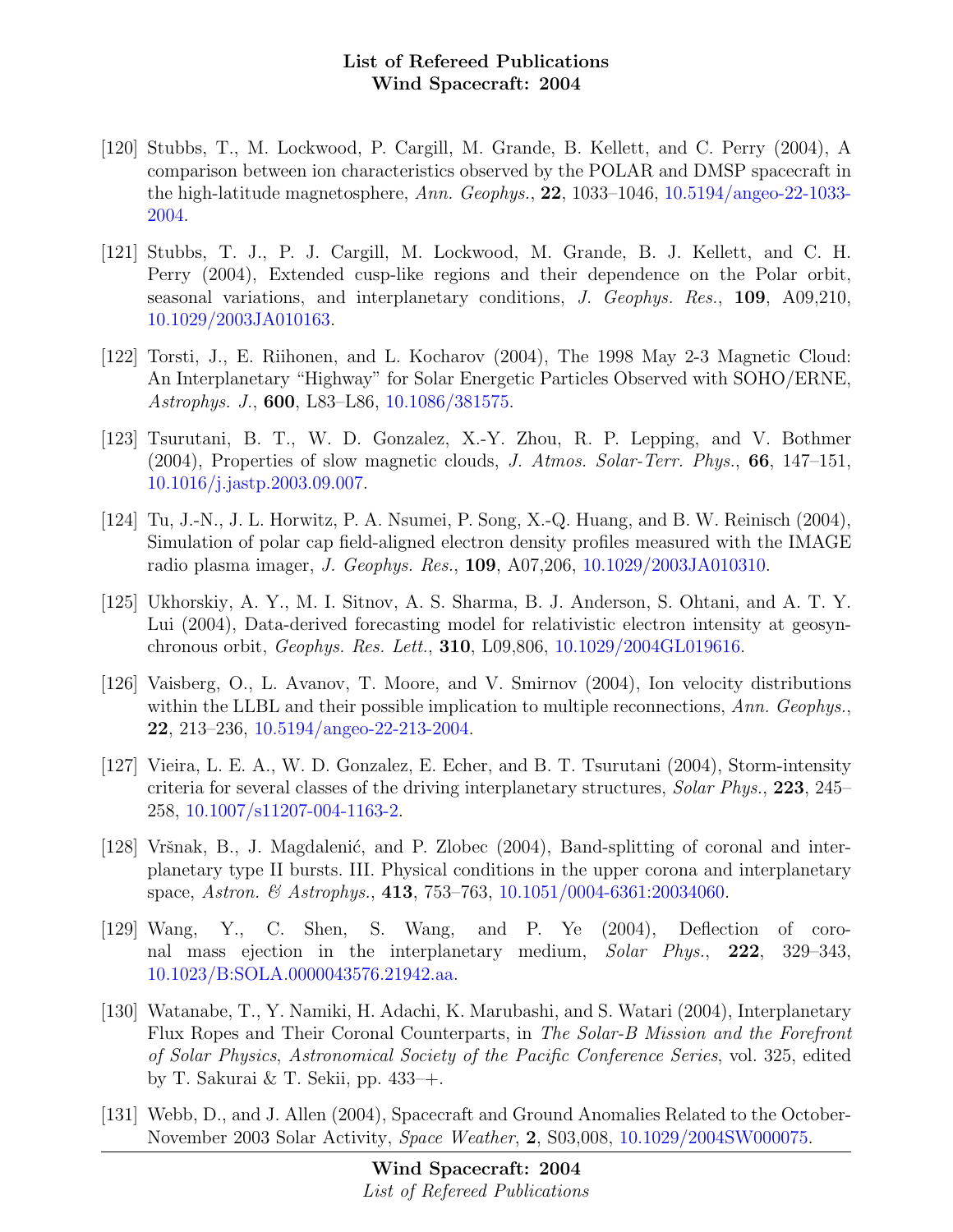- [132] Weidenspointner, G., M. J. Harris, C. Ferguson, S. Sturner, and B. J. Teegarden (2004), MGGPOD: a Monte Carlo suite for modelling instrumental backgrounds in  $\gamma$ -ray astronomy and its application to Wind/TGRS and INTEGRAL/SPI, New Astron. Rev., 48, 227–230, [10.1016/j.newar.2003.11.031.](http://dx.doi.org/10.1016/j.newar.2003.11.031)
- [133] Weidenspointner, G., M. Harris, C. Ferguson, S. Sturner, B. Teegarden, and C. Wunderer (2004), MGGPOD: A Monte Carlo Suite for Gamma-Ray Astronomy, in 5th INTEGRAL Workshop on the INTEGRAL Universe, ESA Special Publication, vol. 552, edited by V. Schoenfelder, G. Lichti, & C. Winkler, pp. 905–+.
- [134] Whang, Y. C. (2004), Theory and observation of double discontinuities, Nonlin. Proc. Geophys., 11, 259–266.
- [135] Wiens, R. C., P. Bochsler, D. S. Burnett, and R. F. Wimmer-Schweingruber (2004), Solar and solar wind isotopic compositions, *Earth Planet. Sci. Lett.*, 226, 549–565. [10.1016/j.epsl.2004.07.011.](http://dx.doi.org/10.1016/j.epsl.2004.07.011)
- [136] Woods, P. M., V. M. Kaspi, C. Thompson, F. P. Gavriil, H. L. Marshall, D. Chakrabarty, K. Flanagan, J. Heyl, and L. Hernquist (2004), Changes in the X-Ray Emission from the Magnetar Candidate 1E 2259+586 during Its 2002 Outburst, Astrophys. J., 605, 378–399, [10.1086/382233.](http://dx.doi.org/10.1086/382233)
- [137] Wu, C.-C., K. Liou, R. P. Lepping, and C.-I. Meng (2004), Identification of substorms within storms, *J. Atmos. Solar-Terr. Phys.*, **66**, 125–132, 10.1016/*j.jastp.2003.09.012.*
- [138] Wu, C. S., M. J. Reiner, P. H. Yoon, H. N. Zheng, and S. Wang (2004), On Low-Frequency Type III Solar Radio Bursts Observed in Interplanetary Space, Astrophys. J., 605, 503– 510, [10.1086/382144.](http://dx.doi.org/10.1086/382144)
- [139] Xie, H., L. Ofman, and G. Lawrence (2004), Cone model for halo CMEs: Application to space weather forecasting, J. Geophys. Res., 109, A03,109, [10.1029/2003JA010226.](http://dx.doi.org/10.1029/2003JA010226)
- [140] Yashiro, S., N. Gopalswamy, E. W. Cliver, D. V. Reames, M. L. Kaiser, and R. A. Howard (2004), Association of Coronal Mass Ejections and Type II Radio Bursts with Impulsive Solar Energetic Particle Events, in The Solar-B Mission and the Forefront of Solar Physics, Astronomical Society of the Pacific Conference Series, vol. 325, edited by T. Sakurai & T. Sekii, pp. 401–+.
- [141] Zarka, P., B. Cecconi, and W. S. Kurth (2004), Jupiter's low-frequency radio spectrum from Cassini/Radio and Plasma Wave Science (RPWS) absolute flux density measurements, J. Geophys. Res., 109, A09S15, [10.1029/2003JA010260.](http://dx.doi.org/10.1029/2003JA010260)
- [142] Zesta, E., and D. G. Sibeck (2004), A detailed description of the solar wind triggers of two dayside transients: Events of 25 July 1997, J. Geophys. Res., 109, A01201, [10.1029/2003JA009864.](http://dx.doi.org/10.1029/2003JA009864)
- [143] Zhou, X.-Y., and B. T. Tsurutani (2004), Dawn and dusk auroras caused by gradual, intense solar wind ram pressure events, J. Atmos. Solar-Terr. Phys., 66, 153–160, [10.1016/j.jastp.2003.09.008.](http://dx.doi.org/10.1016/j.jastp.2003.09.008)